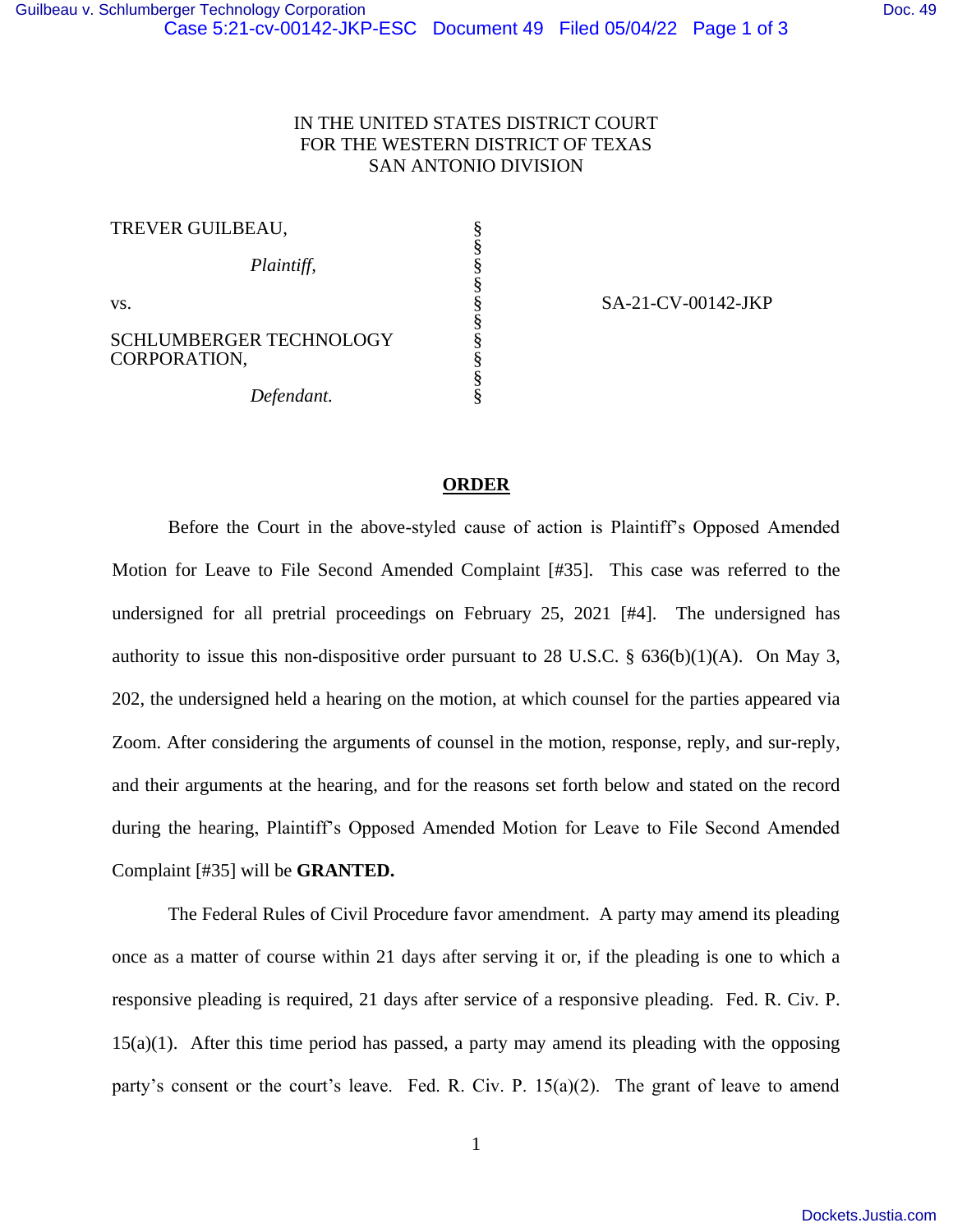## Case 5:21-cv-00142-JKP-ESC Document 49 Filed 05/04/22 Page 2 of 3

pleadings pursuant to Rule 15(a) is generally within the discretion of the trial court and shall be "freely given when justice so requires." Fed. R. Civ. P. 15(a); *see also Lowrey v. Tex. A & M Univ. Sys.*, 117 F.3d 242, 245 (5th Cir. 1997) ("Rule 15 expresses a strong presumption in favor of liberal pleading"); *Dussuoy v. Gulf Coast Inv. Corp.*, 660 F.2d 594, 597–98 (5th Cir. 1981) ("[Rule 15] evinces a bias in favor of granting leave to amend."). A motion to amend should not be denied unless there is "substantial reason" to do so, such as "undue delay, bad faith or dilatory motive on the part of the movant, repeated failure to cure deficiencies, undue prejudice to the opposing party, or futility of a proposed amendment." *United States ex rel. Steury v. Cardinal Health, Inc.*, 625 F.3d 262, 270 (5th Cir. 2010).

Defendant opposes Plaintiff's motion on the basis of futility and undue prejudice, arguing that Plaintiff's proposed amendment would result in the joining of a party that is not substantially similarly situated to give rise to a collective action. These arguments are in effect arguments against issuing notice and arguments for summary judgment and would be better made in those postures.

There is no "substantial reason" to deny leave to amend. Plaintiff's Opposed Amended Motion for Leave to File Second Amended Complaint [#35] is timely. The discovery period in this case is still open, and at the time of filing there was not yet a scheduling order in place. Thus, the prejudice to Defendant, if any, would be minimal. Given the foregoing and noting Rule 15's bias in favor of granting parties leave to amend, the Court will grant Plaintiff leave to file his Second Amended Complaint.

**IT IS THEREFORE ORDERED** that Plaintiff's Opposed Amended Motion for Leave to File Second Amended Complaint [#35] is **GRANTED**.